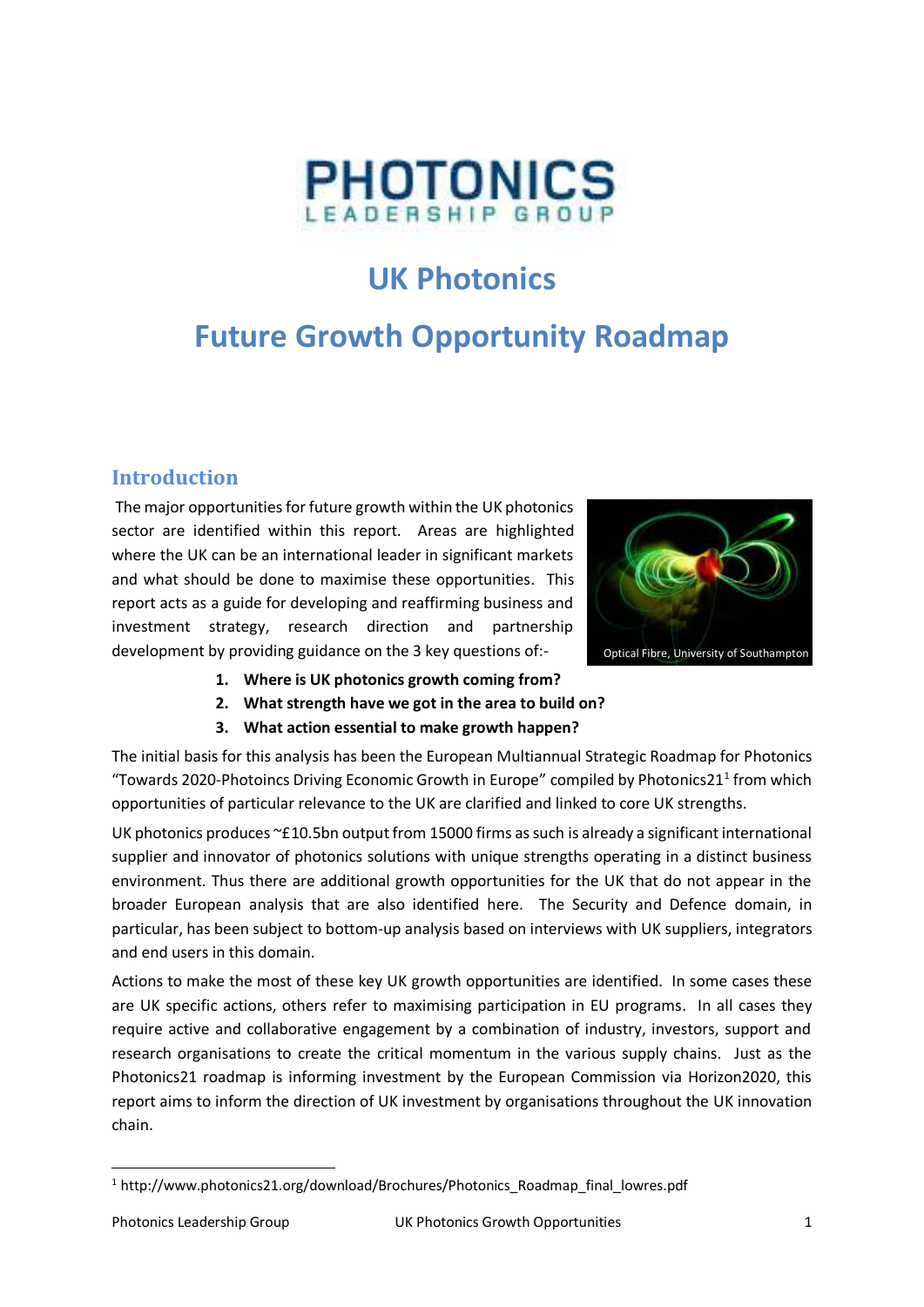As an underpinning technology, photonics enables advances in many end markets and applications in a highly globalised industry- most UK photonics companies export 75-95% of their output. The opportunities identified in this report therefore address significant global markets. Fully exploited, they will lead to significant growth both in the UK's £10bn photonics industry and to in the many industries enabled by photonics, leading to substantial manufacturing based employment, GDP and export growth.

Opportunities for UK Photonics are summarised in following 6 tables representing the major photonics sectors of:-

- **1. Optical Communications**
- **2. Manufacturing, materials processing and industrial photonics**
- **3. Photonics for Health and Life sciences / Bio-photonics**
- **4. Lighting excluding (Plastic electronics)***<sup>2</sup>*
- **5. Security, sensing and defence.**
- **6. Research, training and education**

For each sector a priority area is identified likely to be the highest impact growth opportunity. This is subject to on-going biannual review by the PLG, whom recommend priority topics for the scoping of support actions. The key area of component development (treated separately by working group 6 at photoincs21 within Europe) is integrated within each of the 6 key domains above.

Examples of leading UK centres of excellence, including companies and research institutes have been identified with each opportunity. This is not an exclusive list of companies and research groups operating in an area, but intended as a sample only further organisation with particular expertise can be sourced at [www.ukphotonics.org](http://www.ukphotonics.org/) 

We are extremely grateful to the experts in the Photonics Leadership Group and elsewhere who have contributed their time to this analysis and its further development. In addition, we appreciate the support of the EU FP7 project "InnoPho21" through InnoPho21 partner ESP Central, EPSRC Centre for Innovative Manufacturing in Photonics and EPSRC Centre for Innovative Manufacturing in laser based production processes.

If you would like to input further into this analysis, provide suggestions for improvement and revision or would like further detail in any areas please contact the Photonics Leadership Group at [www.photonicsuk.org](http://www.photonicsuk.org/)

#### **Contact**

The Photonics Leadership group at [www/photonicsuk.org/contactplg/](http://photonicsuk.org/contactplg/) or [john.lincoln@photonicsuk.org](mailto:john.lincoln@photonicsuk.org)

#### **Revisions**

1

- First Final version issued 26 February 2015.
- Second revision issued 1 June 2015.



<sup>&</sup>lt;sup>2</sup> The [UK Plastic Electronics Leadership Group](http://www.ukplasticelectronics.com/) Analysis conduct separate analysis of the Plastic electronics domain.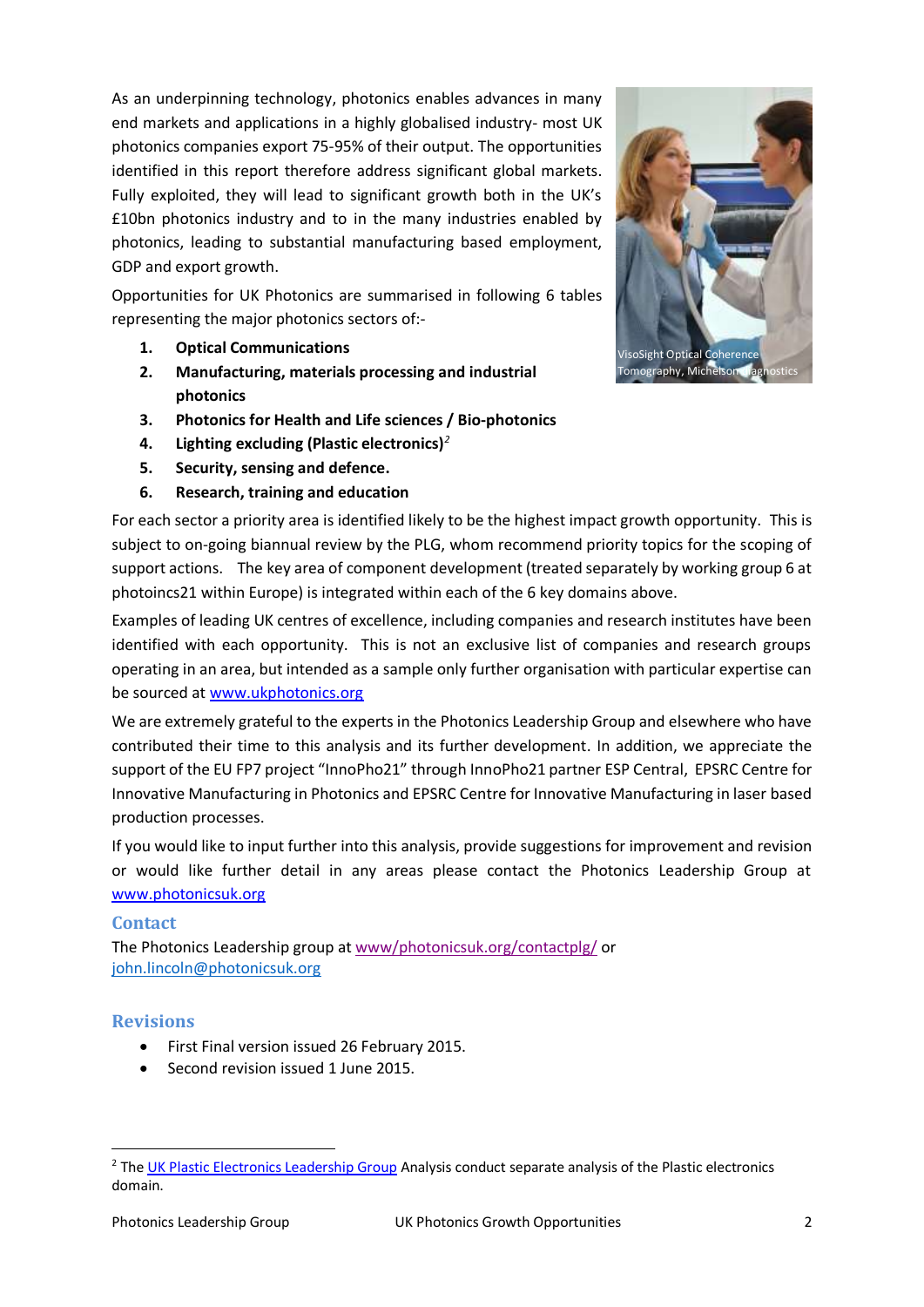# 1. Information, Data and Optical Communications

|                  | <b>Future UK Opportunity</b>                                          | <b>Supporting UK Core Strength/Justification</b>                                              | <b>UK centres of</b>                | <b>Action(s) Required</b>                                                                    |
|------------------|-----------------------------------------------------------------------|-----------------------------------------------------------------------------------------------|-------------------------------------|----------------------------------------------------------------------------------------------|
|                  |                                                                       |                                                                                               | excellence                          |                                                                                              |
|                  | <b>Next Generation Broadband giving</b>                               | Smaller cell sizes for 4G and 5G will require closer                                          | Huawei,                             | Skills training in installation and maintenance of                                           |
|                  | Gigabit connectivity will require fibre                               | integration of fibre and wireless infrastructure                                              | Vodaphone                           | optical networks. Involvement in future standards                                            |
|                  | to within 100m of the end user.                                       | UK has well established mobile networks                                                       | Bristol, Surrey Uni's               | generation and European collaborations on 5G.                                                |
| <b>Broadband</b> | Increasing merging of wireless and                                    | development centres                                                                           |                                     | Support research programmes that investigate the                                             |
|                  | wired broadband provision based on                                    | UK universities and specialist companies have                                                 |                                     | cross-over of radio and fibre technologies                                                   |
|                  | 4G development and Future 5G                                          | world class skills in radio over fibre vital for                                              |                                     | Increase links to those developing models of future                                          |
|                  | <b>Development of Radio on fibre</b>                                  | future 4G and 5G for base station front-haul and                                              |                                     | cities.                                                                                      |
|                  |                                                                       | back-haul                                                                                     |                                     |                                                                                              |
|                  | Growth in Data Centres, Cloud                                         | UK major centre for high speed financial services                                             | City London                         | UK led collaborative research programmes involving                                           |
|                  | storage, electronic trading and                                       | UK businesses are increasingly dependent on the                                               | trading, Colt                       | operators, service and technology providers to                                               |
|                  | Financial services.                                                   | large data centres and leverage big data. Will                                                | telecom, Equinix,                   | develop higher capacity and energy efficient optical                                         |
|                  | Growth in Big data and data based                                     | require Terabit interconnectivity and high                                                    | Seagate, Xyratex                    | interconnect architectures.                                                                  |
| Data             | services.                                                             | performance optical networking.                                                               |                                     | Development of next generation of core network                                               |
|                  |                                                                       | Key suppliers of cloud storage equipment with                                                 |                                     | technology capable of supporting growth in Cloud                                             |
|                  |                                                                       | manufacturing and design centres in UK                                                        |                                     | services                                                                                     |
|                  | Quantum information. Major UK                                         | Significant integrated photonics design and                                                   | Quantum hubs                        | Coordinate quantum technology and integrated                                                 |
|                  | opportunity at all points in supply                                   | fabrication capability                                                                        |                                     | photonics investment to ensure full system value can                                         |
|                  | chain                                                                 |                                                                                               |                                     | be captured in UK.                                                                           |
|                  | On chip photonics integration for                                     | Multiple world leading industrial and academic                                                | Oclaro, Optocap,                    | Support for collaborative R&D in photonic integration                                        |
|                  | data centres, fibre to home,                                          | design centres in integrated photonics                                                        | Bristol, Glasgow, St<br>Andrews,    | (PICs) e.g. Integrated Silicon and/or III-V photonics.                                       |
|                  | quantum computing and high<br>capacity comms                          | Significant wafer and chip level fabrication                                                  | Southampton Uni                     | Development of foundry services to maximise use of                                           |
|                  |                                                                       | capacity especially in III-V semiconductors.                                                  |                                     | fabrication assets                                                                           |
|                  |                                                                       | Established export channels to network                                                        |                                     | Support commercial automated/high value packaging                                            |
| Components       |                                                                       | equipment suppliers globally                                                                  |                                     | approaches compatible with UK manufacturing                                                  |
|                  | High reliability components &                                         | UK has world leading capability in manufacture                                                | Gooch & Housego,                    | Build capability to mission qualify components and                                           |
|                  | systems for Satellite Aerospace and<br>Undersea communications        | of high reliability components, including<br>undersea, space and aerospace (civil & defence). | ESA, API tech, BAE                  | systems for aerospace & space                                                                |
|                  |                                                                       |                                                                                               |                                     | Increase academic research into high reliability                                             |
|                  |                                                                       |                                                                                               |                                     | devices. Support for high reliability packaging R&D                                          |
|                  | Growth in use of valued added                                         | UK major manufacturer of epitaxial wafers for                                                 | IQE, CST, Exeter                    | Promote routes for the exploitation and<br>commercialisation of novel materials that capture |
|                  | /Enabling Materials e.g. compound<br>Semiconductors and Metamaterials | global optoelectronic/ comms industry                                                         | Southampton,<br>Imperial College, , | value in UK whilst fitting with complex global supply                                        |
|                  |                                                                       | World leading research in integrated photonics &                                              | Sheffield, Glasgow                  | chains                                                                                       |
|                  | Silicon / III-V hydridisation                                         | metamaterials at multiple UK universities.                                                    |                                     |                                                                                              |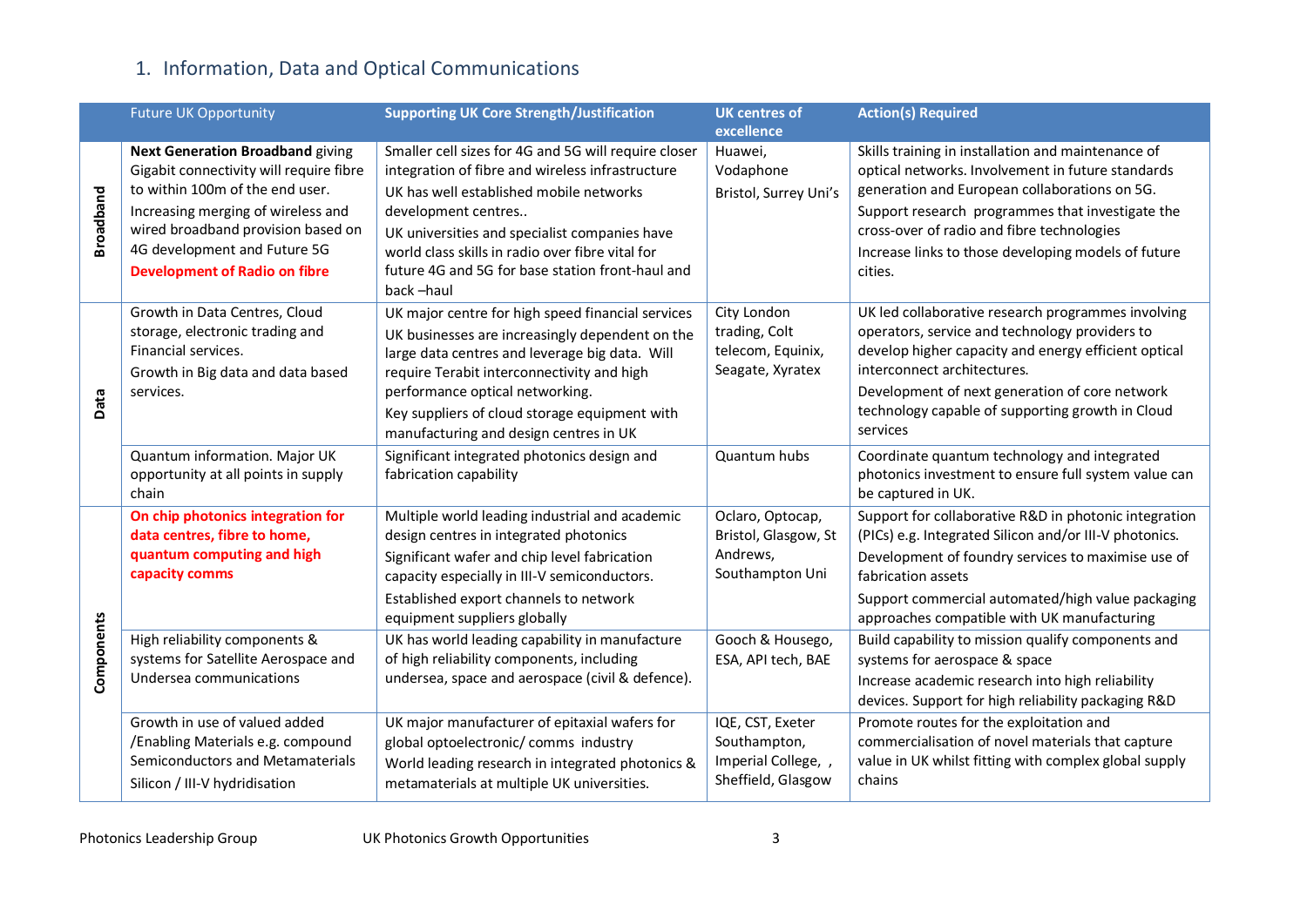# 2. Industrial manufacturing with lasers

|                          | Focus of future UK growth                                                                              | Supporting UK core strength                                                                                                                                                                                               | <b>UK centres excellence</b>                                                                                   | Action (s) required                                                                                                                                              |
|--------------------------|--------------------------------------------------------------------------------------------------------|---------------------------------------------------------------------------------------------------------------------------------------------------------------------------------------------------------------------------|----------------------------------------------------------------------------------------------------------------|------------------------------------------------------------------------------------------------------------------------------------------------------------------|
| Adoption                 | Increased Use of laser based<br>processing by UK industry<br><b>Forecasts for significant increase</b> | Catapult centre in High Value Manufacturing and<br>EPSRC Centre for Innovative Manufacturing in<br>Laser-based Production Processes                                                                                       | TWI, Cambridge,<br>Cranfield, Liverpool,<br>Liverpool John                                                     | Raise awareness of laser process with UK<br>manufacturing community via Manufacturing<br>advisory services (MAS) etc                                             |
|                          | in utilisation of laser processes in<br>manufacturing (e.g. automotive 5-<br>30%)                      | Well established national trade association (AILU)<br>for industrial laser users/developers<br>Vibrant engineering subcontract sector, in laser<br>cutting but also welding, marking etc                                  | Moores, Manchester,<br>Heriot-Watt Unis<br>M-Solv,                                                             | New method for funding the adoption of laser<br>processes that substantially increase efficiency<br>of established manufacturers                                 |
|                          | Laser based additive<br>manufacturing                                                                  | UK suppliers of laser based additive processing<br>equipment. Early adoption by UK aerospace,<br>Funding for additive processing for aerospace at<br>High Value Manufacturing catapult.                                   | Renishaw, BAE, Airbus,<br>Liverpool, Birmingham,<br>Cranfield, Heriot-Watt<br>Unis                             | Support for additive processing developers to<br>develop systems jointly with UK lasers<br>manufacturer.<br>Laser post-processing (machining, polishing)         |
| Manufacturing efficiency | Joining of dissimilar materials                                                                        | Strong and growing aerospace industry with<br>requirement for joining dissimilar materials<br>UK is major automotive manufacturing location<br>and this industry requires expertise in joining of<br>dissimilar materials | BAE, Airbus, TWI,<br>Cranfield, Heriot Watt<br>Unis                                                            | Simplification of the technology transfer of<br>laser welding processes<br>Research into joining dissimilar materials e.g.<br>dissimilar metals, metal to glass. |
|                          | <b>Short pulse materials processing</b>                                                                | Long established knowledge base in short pulse<br>laser material interactions                                                                                                                                             | Oxford Lasers,<br>PowerLase, M-Solv,<br>Oxford Lasers, TWI/<br>Cambridge, Liverpool,<br><b>Heriot Watt Uni</b> | Increased support for developing and<br>characterising industrial processes using short<br>pulses e.g. surface modification                                      |
|                          | Surface processing /modification                                                                       | Extensive metrology expertise<br>Machining of optical surfaces<br>Modification of surface properties - friction,<br>wetting<br>Marking and engraving                                                                      | HVM Catapult,<br>Powerphotonic,<br>SPI Lasers, M-Solv<br>Heriot-Watt, Liverpool<br>Unis                        | Integrated systems development<br>Applications-specific research                                                                                                 |
|                          | <b>Laser processing of composite</b><br>materials e.g carbon fibre                                     | Vital for next generation of automotive and<br>aerospace manufacturing                                                                                                                                                    | Liverpool John Moores<br>Uni                                                                                   | Identify key processing challenge with user<br>groups.                                                                                                           |
|                          | Laser welding                                                                                          | Long established UK knowledge base<br>Applications in aerospace, automotive, nuclear,<br>ship-building                                                                                                                    | MTC, TWI, Rolls-Royce,<br>Airbus, Cranfield,<br>Manchester Unis                                                | Development of new applications<br>Removal of 'black art'                                                                                                        |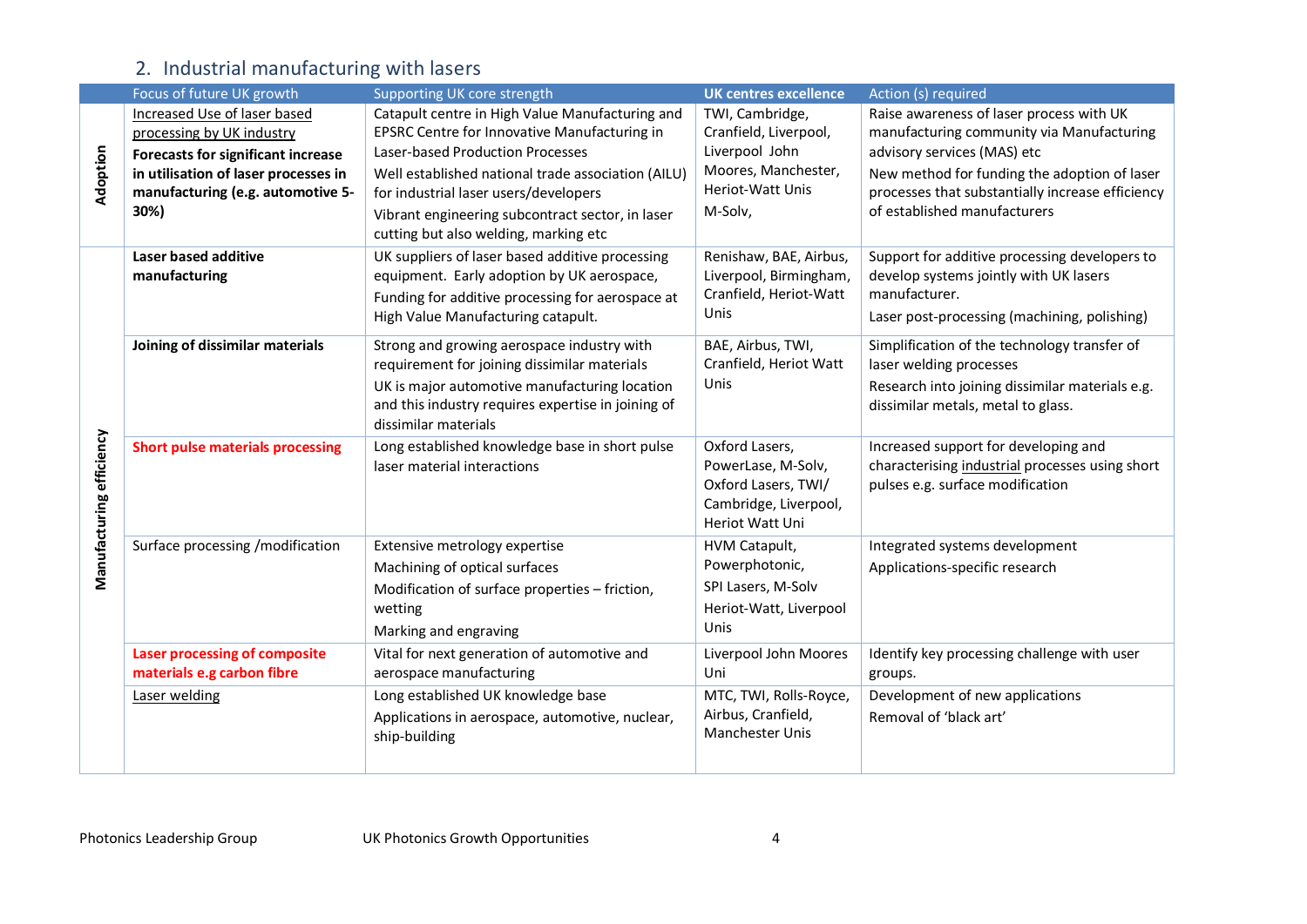|                             | Focus of future UK growth           | Supporting UK core strength                         | <b>UK centres excellence</b> | Action (s) required                               |
|-----------------------------|-------------------------------------|-----------------------------------------------------|------------------------------|---------------------------------------------------|
|                             | Ultra-short pulsed, high power      | Large number of UK laser manufactures with          | Coherent, Fianium,           | Long term backing for Centres developing          |
|                             | high repetition rate lasers         | strong exports. Strong laser research in multiple   | Gooch Housego, Litron,       | industrial lasers and laser industrial processes. |
|                             | Flexible lasers (e.g multi-colour,  | institutions Significant UK capacity in laser       | Powerlase, Rofin-Sinar,      | Research into ps/fs >1kW laser and new            |
|                             | pulse / colour tuneable)            | components from coatings to specialist optical      | SPI Lasers, TWI              | approaches for ultrahigh power lasers             |
|                             |                                     | fibre to modulators                                 | Bath, Cambridge,             | Develop new volume processes for                  |
|                             |                                     |                                                     | Heriot- Watt, Liverpool      | manufacturing laser systems themselves (laser     |
|                             |                                     |                                                     | JM, Southampton Unis         | industrial working group?)                        |
| Lasers and laser components | Coatings and components for high    | Globally leading suppliers of laser components.     | Artemis, Gooch and           | Research into alternative approaches for beam     |
|                             | power / high intensity laser beam.  | Multiple specialist optical coating suppliers.      | Housego, Qioptiq,            | combination and steering.                         |
|                             | Laser arrays, multiple fibre arrays | World leading fibre laser research                  | Bath, Southampton Uni        | Development multifunctional coatings              |
|                             |                                     |                                                     |                              |                                                   |
|                             | Beam patterning using spatial light | Several UK companies specialising in integration    | Gooch & Housego,             | Research into alternative approaches for beam     |
|                             | modulators                          | of robotics and beam delivery. Gooch & Housego      | Isomet ULO optics,           | combination and steering.                         |
| <b>Beam Delivery</b>        | High speed scanning systems         | are global leading supplier of acousto-optic        | Edinburgh, Heriot            | Development of new fibres for beam delivery       |
|                             | Fibre delivery for high power       | modules.                                            | Watt, Bath,                  | Development of acousto-optic deflectors and       |
|                             | and/or IR / UV ultra-short pulses   | World leading research in speciality optical fibres | Southampton Uni              | spatial light modulators.                         |
|                             |                                     | and spatial light modulators                        |                              |                                                   |
|                             | Precision measurement to increase   | Strong UK machine vision capability integrating     |                              |                                                   |
| ation<br>control &          | manuf. efficiency                   | imaging chips into control and monitoring           |                              |                                                   |
|                             | Multimodal sensors combining        | systems                                             |                              |                                                   |
|                             | sensing techniques &                | Photonics hardware development combines well        |                              |                                                   |
|                             | multi/hyperspectral imaging.        | with UK strength in embedded systems and            |                              |                                                   |
| Quality                     | Combination of laser technology     | automated image processing                          |                              |                                                   |
|                             | with online non-destructive         |                                                     |                              |                                                   |
|                             | testing                             |                                                     |                              |                                                   |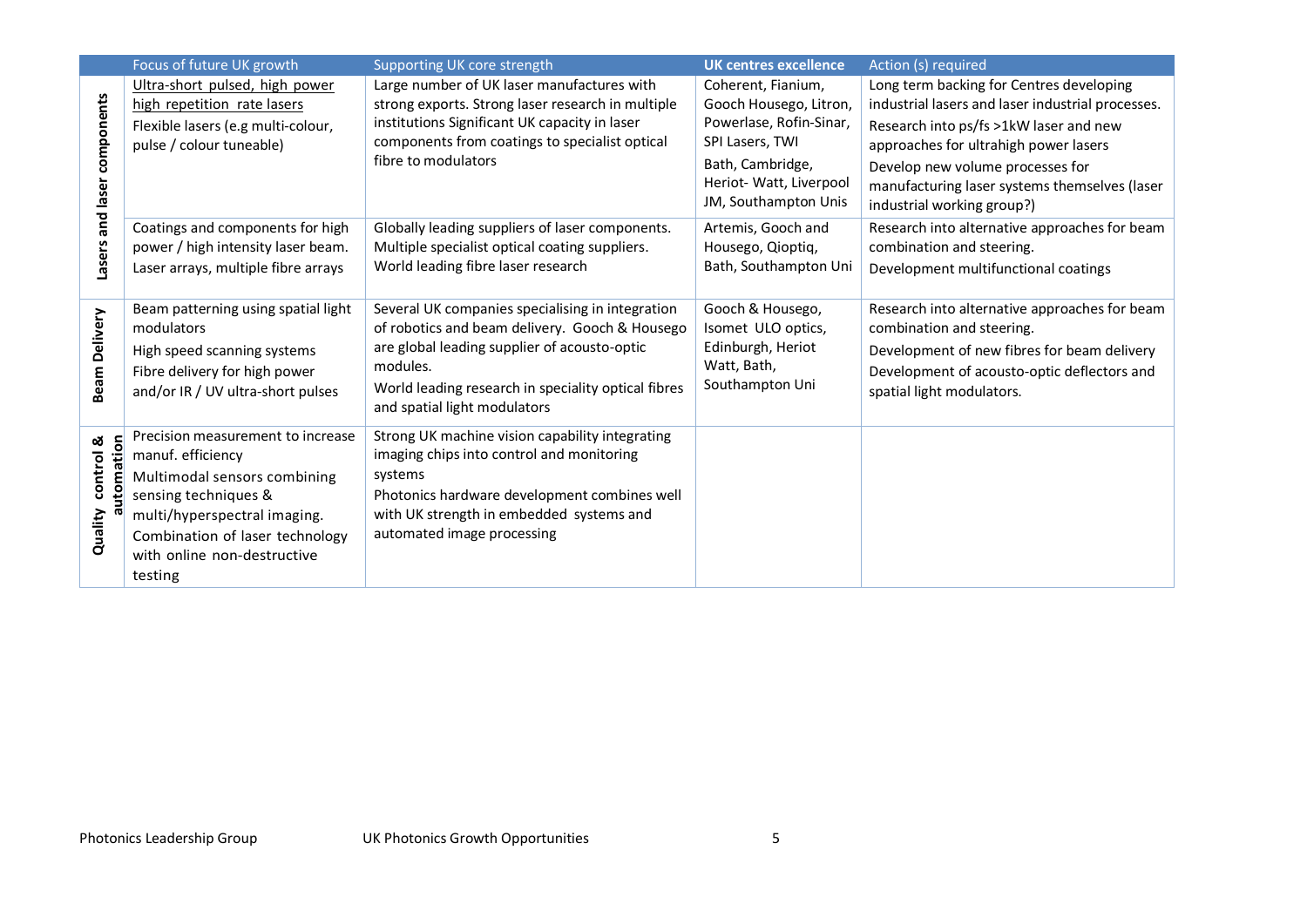#### 3. Photonics for Health and Life Sciences

|              | Focus of future UK growth                                                               | Supporting UK core strength                                        | <b>UK centres excellence</b>         | Action (s) required                         |
|--------------|-----------------------------------------------------------------------------------------|--------------------------------------------------------------------|--------------------------------------|---------------------------------------------|
|              | User friendly mobile point-of-care                                                      | Depth of expertise in techniques                                   | Zilico, Renishaw Diagnostics,        | Involvement of NHS, bringing clinical, life |
|              | equipment using light to detect and/or                                                  | Major academic and industrial                                      | Uni Exeter, Strathclyde, St Andrews, | science and/or medical physics and          |
|              | monitor disease / patient condition                                                     | strength in Raman and other                                        | Southampton, Swansea, Heriot         | photonics communities together              |
|              | with, high sensitivity, accuracy,                                                       | spectroscopic techniques applied to                                | Watt                                 | Lab on a chip not chip in a lab.            |
|              | reliability and speed                                                                   | diagnostics                                                        |                                      | Improved links to chemical sensing          |
|              | Improved, safer and personalised                                                        | Strength of medical device design                                  |                                      | Better integration of the development of    |
|              | treatment (therapy and monitoring)                                                      | industry with numerous hand held                                   |                                      | life science solutions with high value      |
| Health       | and highly targeted therapies e.g<br>target photo dynamic therapy                       | point of care device designs                                       |                                      | manufacturing (see HVM in healthcare        |
|              |                                                                                         |                                                                    |                                      | roadmap, HealthKTN)                         |
|              | Non-invasive people centric solutions                                                   |                                                                    |                                      | Improved connectivity to design             |
|              | Development of multiband photonic                                                       | Biological imaging research                                        | Michelson Diagnostics, Aurox, Zilico | consultancies developing instruments for    |
|              | imaging methods to analyse age and<br>life-style related diseases <sup>3</sup> allowing | Major academic and industrial                                      |                                      | healthcare.                                 |
|              | clinician/patient to make informed                                                      | strength in optical coherence<br>tomography and biological imaging |                                      |                                             |
|              | decisions. Must be either label-free or                                                 | research                                                           |                                      |                                             |
|              | use already safety- approved labels                                                     |                                                                    |                                      |                                             |
|              | Next generation of Biophotonic tools                                                    | Extensive track record in supplying                                | UK Pharmaceutical research sector    | Greater collaboration with big pharma       |
|              | to understand the origin of diseases.                                                   | bioinstrumentation                                                 | Coherent Scotland, Fianium, Laser    | research, therapy and manufacture, to       |
|              | Solution to efficiently developing and                                                  | Very strong pharmaceutical and                                     | Quantum, M Squared lasers            | match photonics capability with need e.g.   |
|              | supplying photonics technology to the                                                   | biotechnology presence in the UK                                   | Swansea, St Andrews, Strathclyde     | New process analytical techniques           |
| Life Science | large number of subtly different (niche)                                                | UK research groups have pioneering                                 | Southampton, Imperial, UCL Uni       | for improving drug manufacture              |
|              | life science applications, e.g. one light                                               | numerous photonics techniques to                                   |                                      | New techniques for rapid                    |
|              | source for multiple instruments                                                         | understanding of biological systems. 4                             |                                      | screening drug candidates                   |
|              | Photonics tools for online process control                                              | Extensive supply of lasers into life                               |                                      |                                             |
|              | of drug manufacture                                                                     | science instrumentation                                            |                                      |                                             |
|              | Photonics instruments for quality                                                       |                                                                    |                                      |                                             |
|              | control and counterfeit drug protection                                                 |                                                                    |                                      |                                             |
|              | Lower-cost and faster methods to control                                                | Experience in hand held device                                     |                                      | Involvement of medical device               |
| Food         | water and food safety/ quality. E.g                                                     | development                                                        |                                      | manufacturers, pharmaceutical industry can  |
|              | spectroscopic techniques.                                                               |                                                                    |                                      | clinicians                                  |

Depletion (STED) techniques

 $\overline{a}$ 

 $^3$  Age and life-style diseases refer to conditions that increase in prevalence with age or life style choices, e.g, diabetes, many cancers, coronary conditions, eye disease etc.

<sup>&</sup>lt;sup>4</sup> Examples include Fluorescence Lifetime Imaging Microscopy(FLIM), confocal and multi-photon microscopy, Fluorescence Resonance Energy Transfer (FRET) and Stimulated Emission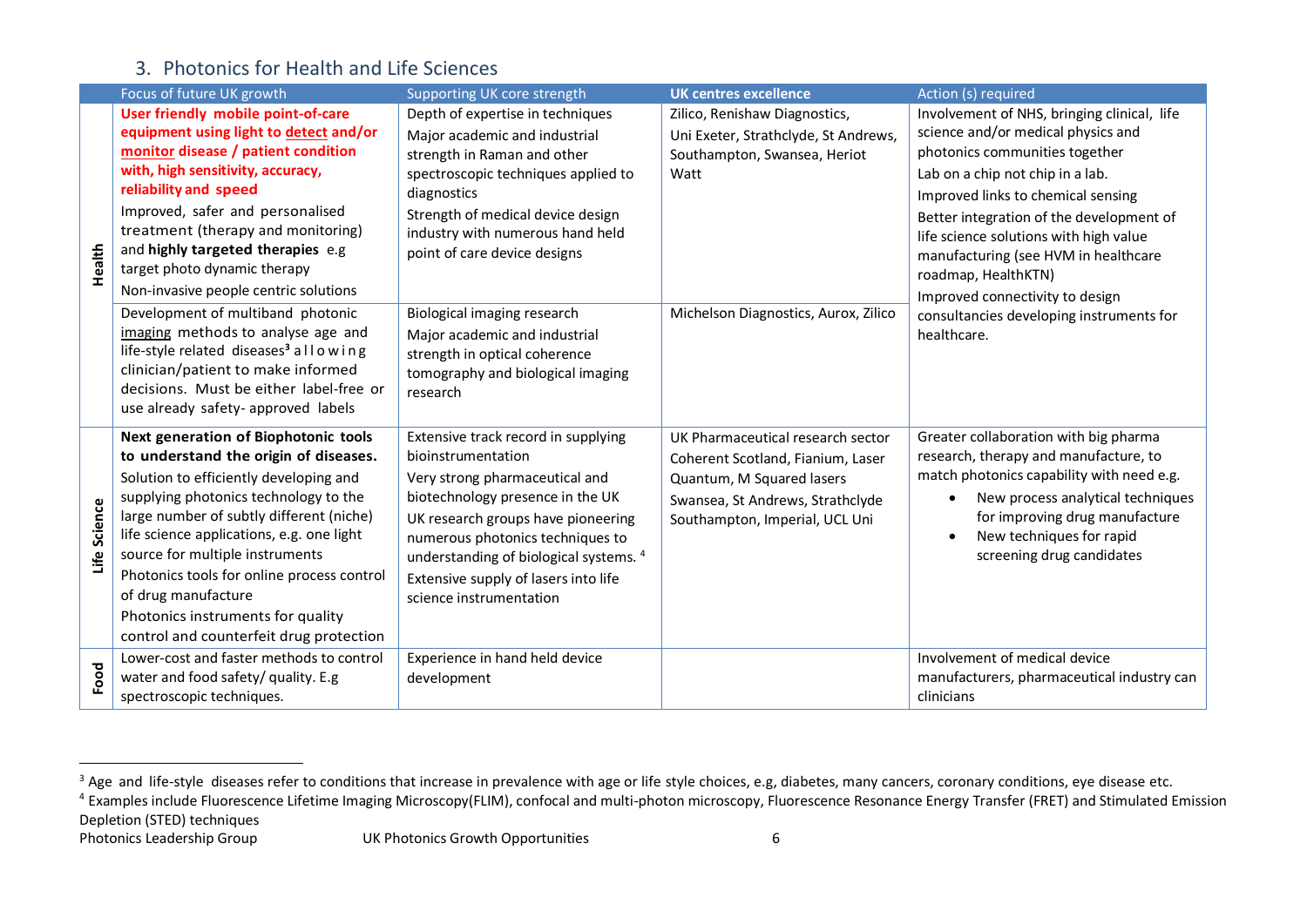# 4. Lighting including solid state LED lighting (also see analysis from PELG)

|                     |                | <b>Future UK opportunity</b>                                             | <b>Supporting UK core strength /</b>                                               | <b>UK centres</b>      | <b>Action (s) required</b>                                                                      |
|---------------------|----------------|--------------------------------------------------------------------------|------------------------------------------------------------------------------------|------------------------|-------------------------------------------------------------------------------------------------|
|                     |                |                                                                          | justification                                                                      | excellence             |                                                                                                 |
|                     |                | III-V nitride materials and devices:                                     | Substantial UK cluster of institutes and                                           | IQE, Plessey, Bath,    | Access to affordable finance required, to grow capital-                                         |
|                     |                | Lower cost manufacturing processes and                                   | companies specialising in GaN materials,                                           | Cambridge Uni          | intensive volume manufacture opportunity.                                                       |
|                     |                | materials - substrates, epitaxy, devices                                 | fabrication, design, characterisation, &<br>manufacture                            |                        | Leverage strong UK defence industry applications for low                                        |
|                     |                | Improved high power, high efficiency LED                                 | Growing market for GaN in RF power                                                 |                        | defect, high-power devices.                                                                     |
| S                   |                | device structures                                                        | electronics & laser diodes                                                         |                        | Increase awareness of LED properties, strengths and<br>limitations within UK lighting industry. |
|                     |                | Test and Measure Instrumentation for:                                    | Existing UK base of instrumentation                                                |                        | Representation on relevant standards bodies.                                                    |
|                     |                | LED wafer/ device manufacture and                                        | manufacturers and test and                                                         |                        | Support for development of novel test and measurement                                           |
|                     |                | luminaires / lighting systems                                            | measurement services companies.                                                    |                        | equipment and services.                                                                         |
| LED and OLED'       |                | Certification / standards enforcement                                    | New standards for solid state lighting                                             |                        | Improved standards enforcement                                                                  |
|                     |                | Enhanced Organic light-emitting materials                                | UK and EU has invested substantially in                                            | Cambridge Display      | Identify and support leading core research particularly in                                      |
|                     |                | with better efficiency, colour, stability,                               | OLED materials and manufacture                                                     | Tech, Plasma           | materials chemistry and hybrid systems.                                                         |
|                     |                | reproducibility,                                                         | processes.                                                                         | Quest,                 | Close monitoring of potential OLED lighting market                                              |
|                     |                | Materials and manufacturing processes                                    | Globally recognised strength in                                                    |                        | Support from UKTI, BIS, SDI, etc to promote UK IP to overseas                                   |
|                     |                | enabling OLEDs to be price-competitively                                 | architectural creativity                                                           |                        | stakeholders in existing markets.                                                               |
|                     |                | <b>Innovative designs of LED luminaires</b>                              | UK lighting industry includes several                                              | Photon Star, Zeta      | Grow market by raising awareness of the benefits of SSL.                                        |
|                     |                | based on replaceable fixtures                                            | large, multi-national companies and SMEs                                           |                        | Support and facilitate cross-supply chain engagement.                                           |
| Light fixtures      |                | Thermal management of packaged LEDs                                      | leading in solid state lighting.                                                   |                        | Support education and training in engineering and                                               |
|                     |                | in luminaires                                                            | UK has a global reputation for lighting<br>design to be leveraged by luminaire and |                        | manufacturing skills                                                                            |
|                     |                | Materials for effective light extraction<br>and control from luminaires  | lighting systems manufacturers.                                                    |                        | Seed fund technical problem solving activities in SME sector.                                   |
|                     |                |                                                                          |                                                                                    |                        | Encourage collaboration with academic research institutes.                                      |
|                     |                | Intelligent control of lighting systems                                  | Strong UK base of companies and                                                    | Photonstar, Zeta,      | Higher up-front costs will require access to investment capital.                                |
|                     |                | including self-learning and integration<br>with building control systems | research in photonic sensors and<br>electronic drivers                             |                        | closer involvement of several industries across the value chain,                                |
|                     |                | Integration with PV, renewable energy                                    | UK has a global reputation in structural                                           |                        | e.g. architecture, construction, building management, power<br>generation.                      |
|                     |                | sources & DC networks                                                    | engineering, architecture and commercial                                           |                        | Leverage state-owned infrastructure (government buildings,                                      |
| Systems and control |                | Integration with city wide networks                                      | building design and construction.                                                  |                        | NHS, schools, etc), validation and drive market uptake.                                         |
|                     |                | <b>Human Centric Lighting: health benefits</b>                           |                                                                                    |                        | Increase understanding of human response to LED lighting                                        |
|                     |                | of controlling the lit environment                                       |                                                                                    |                        |                                                                                                 |
|                     |                | Fast-switching LEDs, sensors,                                            | UK photonics research in Li-Fi                                                     |                        | PureLiFi, Edinburgh   Develop roadmap for this emerging market and identify                     |
| Visible             | comms<br>light | components, systems and systems                                          | components and systems is currently                                                |                        | Oxford, Strathclyde   priority applications and stakeholders                                    |
|                     |                | integration                                                              | world-leading.                                                                     | Uni, Fraunhofer<br>CAP | Support from UKTI, BIS, SDI, etc to engage global stakeholders                                  |
|                     |                |                                                                          |                                                                                    |                        |                                                                                                 |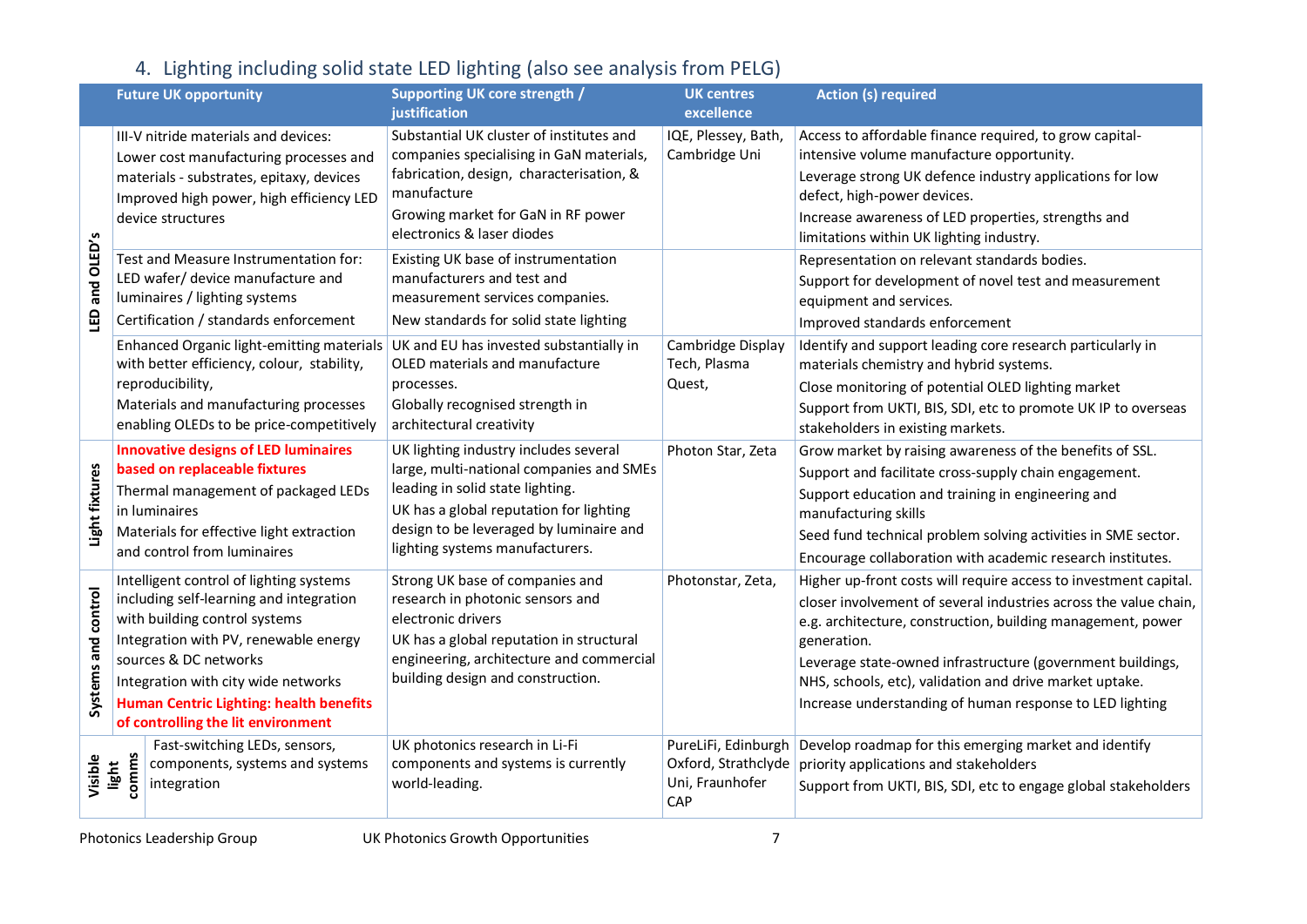# 5. Security, Sensing and Defence

|        | <b>Future UK Opportunity</b>                                                                                                                                                                                                                                                           | <b>Supporting UK core strength/ Justification</b>                                                                                                                                                                                                                                                                                                                                                                                 | <b>UK centres excellence</b>                                                                                                                                        | <b>Action (s) required</b>                                                                                                                                                                                                                                                                                                                                                                                                |
|--------|----------------------------------------------------------------------------------------------------------------------------------------------------------------------------------------------------------------------------------------------------------------------------------------|-----------------------------------------------------------------------------------------------------------------------------------------------------------------------------------------------------------------------------------------------------------------------------------------------------------------------------------------------------------------------------------------------------------------------------------|---------------------------------------------------------------------------------------------------------------------------------------------------------------------|---------------------------------------------------------------------------------------------------------------------------------------------------------------------------------------------------------------------------------------------------------------------------------------------------------------------------------------------------------------------------------------------------------------------------|
| maging | 3D ground mapping and<br>obstacle avoidance. Depth<br>profiling for long range target<br>interrogation.<br>Active 2D and 3D LIDAR<br>imaging using high repetition<br>rate, low pulse energy lasers<br>Synthetic aperture LIDAR<br>techniques for high resolution<br>at extreme ranges | Leading UK defence manufacturers of laser<br>imaging, range finding and designation.<br>Large number of UK laser suppliers including<br>expertise in tuneable systems.<br>Expertise in single photon detectors and<br>imaging systems for depth and range profiling<br><b>Established Quantum Enhanced Imaging Hub</b><br>Exploitation route for low-light level, Geiger<br>mode arrays across visible, NIR and SWIR and<br>MWIR. | Coherent Scotland, GSS, Laser<br>Quantum, M squared lasers,<br>Optasens, QinetiQ, Selex ES,<br>Thales.<br>CENSIS, Cranfield, Glasgow<br>Sheffield, Heriot-Watt Unis | Focus on solutions with improved size, weight,<br>power consumption and cost (SWaPC)<br>Dual waveband lasers for imaging and designation,<br>improved low cost eyesafe lasers, Beam and sight-<br>line steering/ stabilisation. Improvement in data<br>acquisition rates to support identification of<br>threats<br>Precision timing and range measurement for<br>coherent signal combining. Chip-scale atomic<br>clocks. |
|        | Larger format thermal imaging<br>cameras operating at > 200K<br>with reduced SWaPC<br>Thermal imagers with minimal<br>cooling requirements.                                                                                                                                            | Manufacturing capability in IR detectors<br>especially high operating temperature (HOT)<br>arrays for the MIR.                                                                                                                                                                                                                                                                                                                    | Selex ES, Thales, Qinetiq<br>Malvern.<br>III-V National Centre, Glasgow<br>Sheffield Unis                                                                           | Research in detectors at 200 Kelvin.<br>Address trade-offs between pixel counts and need<br>for real time comms for autonomous systems.<br>Greater engagement with III-V National Centre to<br>transfer detector research to development.                                                                                                                                                                                 |
|        | <b>Detectors</b> for discriminative<br>imaging with wide band<br>spectral response and<br>functionality (polarisation,<br>avalanche gain and spectral<br>response)                                                                                                                     | Established research community for III-V<br>semiconductors. UK capability in "imaging<br>chips", ranging from advanced CCD/CMOS<br>technology to comprehensive IR detector<br>activity for both passive and active imaging<br>systems.                                                                                                                                                                                            | E2V, EWS Simulation, III-V<br>National Centre, Glasgow<br>Sheffield Unis.                                                                                           | On chip polarisation for visible NIR. Avalanche<br>diode inc. SPAD arrays. For VIS, NIR and SWIR.<br>Need to be cost effective and a suitable size.<br>High power, high sensitivity wide bandwidth<br>detectors for RF applications.<br>Extend fabrication capabilities to enable<br>manufacture of sensor arrays to allow exploitation<br>by camera manufacturers.                                                       |
|        | Lens-less or compact imaging<br>approaches for improved<br>identification                                                                                                                                                                                                              | Coded aperture imaging for improved depth of<br>field, non-mechanical focusing and lensless,<br>compact imaging                                                                                                                                                                                                                                                                                                                   | QinetiQ, Quantum enhanced<br>Imaging Hub, Glasgow Uni                                                                                                               | Enhance availability of bespoke optical<br>components eg spatial light modulators.                                                                                                                                                                                                                                                                                                                                        |
|        | Low light CMOS imaging<br>arrays (Vis and NIR)                                                                                                                                                                                                                                         |                                                                                                                                                                                                                                                                                                                                                                                                                                   | E <sub>2V</sub>                                                                                                                                                     | Develop low light imaging arrays inc. RGB                                                                                                                                                                                                                                                                                                                                                                                 |
|        | <b>Hyperspectral Imaging</b>                                                                                                                                                                                                                                                           | Multiple demonstration developments but<br>technology has yet to be fully established in<br>defence systems                                                                                                                                                                                                                                                                                                                       | BAE Systems, Thales and<br>QinetiQ G&H                                                                                                                              | compact approaches that do not degrade<br>resolution and sensitivity performance.                                                                                                                                                                                                                                                                                                                                         |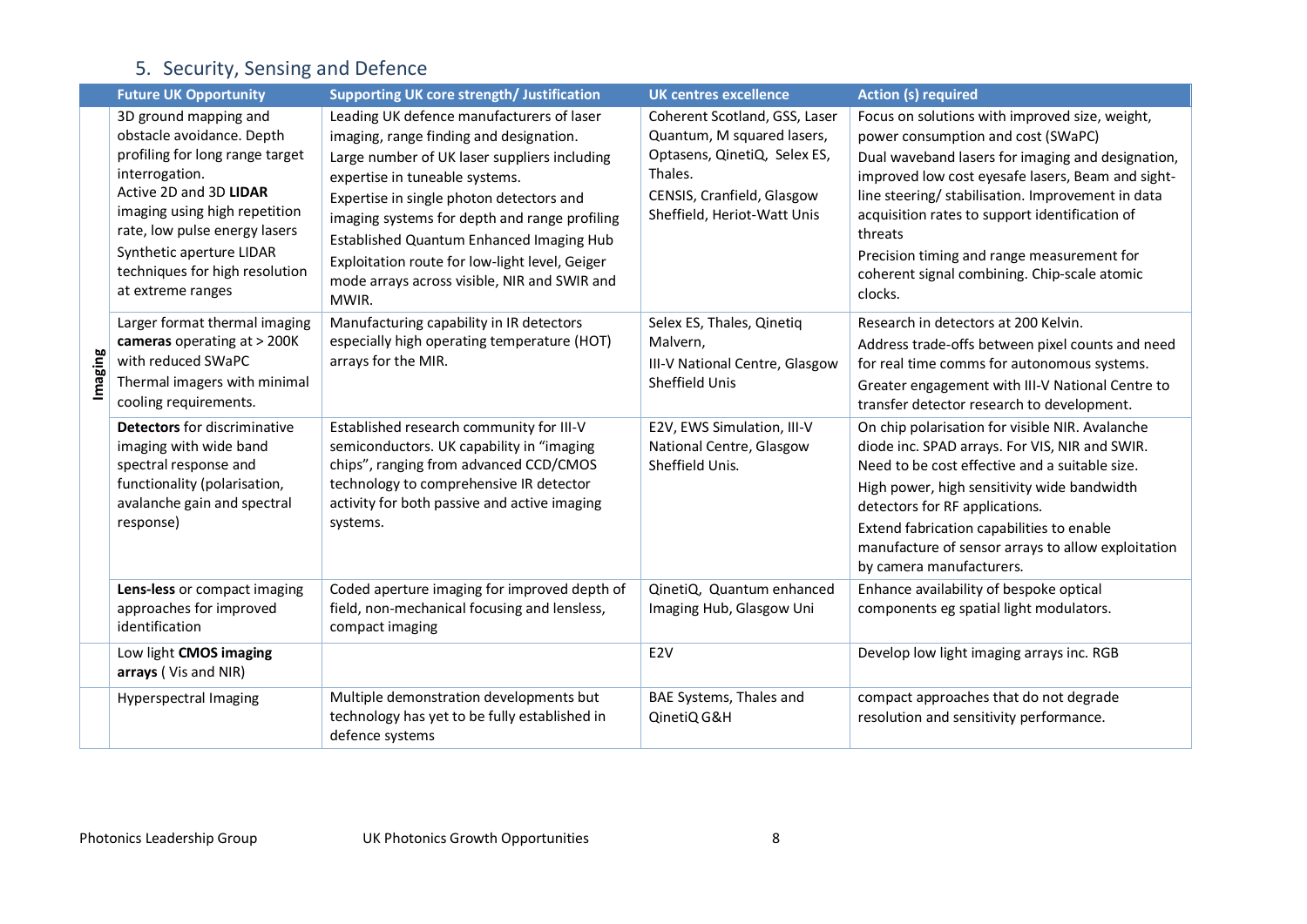|                          | <b>Future UK Opportunity</b>                                                                                                | <b>Supporting UK core strength/ Justification</b>                                                                                                                                                                                                             | <b>UK centres excellence</b>                                                                                                                                    | <b>Action (s) required</b>                                                                                                                                                                                                          |  |
|--------------------------|-----------------------------------------------------------------------------------------------------------------------------|---------------------------------------------------------------------------------------------------------------------------------------------------------------------------------------------------------------------------------------------------------------|-----------------------------------------------------------------------------------------------------------------------------------------------------------------|-------------------------------------------------------------------------------------------------------------------------------------------------------------------------------------------------------------------------------------|--|
| Multi-functional systems | Broadband optical systems<br>combining multiple sensors<br>and laser wavebands for<br>operation in complex<br>environments. | Defence and non-defence companies with<br>capabilities in integration of sensors and lasers<br>across wide range of wavelengths.<br>Reduction of free space optics with waveguides<br>and optical routing and spectral beam<br>combining for SWaP advantages. | Qioptiq, Selex ES, Thales                                                                                                                                       | Dev. of multi waveband detectors, optical<br>materials / coatings.<br>Understand benefits of sensor integration<br>(including advanced processing algorithms) to<br>enhance capability whilst reducing No. of<br>apertures and cost |  |
|                          | Multi-band Infrared and laser<br>countermeasures                                                                            | Leading UK defence manufacturers of laser<br>range finding, designation and counter<br>measures.<br>Large number of UK laser suppliers with<br>expertise in tuneable systems.                                                                                 | Qioptiq, Selex ES, Thales,<br>QinetiQ, Laser Quantum, M<br>squared lasers. CENSIS,<br>Cranfield, Glasgow Uni                                                    | Needs market pull by defence agencies.<br>Improvements in SWaPC required to increase<br>deployment. Fibre lasers may enable more<br>applications cost effectively with suitable<br>integration.                                     |  |
|                          | Remote gas, liquid, solid &<br>perimeter sensing /<br>characterisation.<br>Laser vibrometry for<br>discrimination of decoys | Several manufacturers of gas/liquid/perimeter<br>detection equipment using photonics for<br>identification and quantitative assessment of<br>target material. UK equipment in front line<br>deployment at boarder locations                                   | Cobalt Light, GSS, M squared<br>lasers, Optasens                                                                                                                | Improvement of coherent laser technologies<br>required for vibrometry to increase capability.                                                                                                                                       |  |
|                          | <b>Exploitation of metamaterials</b>                                                                                        | International leading research in<br>metamaterials                                                                                                                                                                                                            | De La Rue, Southampton,<br>Imperial College, Liverpool<br>John Moores, Exeter                                                                                   | Identify benefits for defence and security<br>community.                                                                                                                                                                            |  |
| Materials                | Laser materials, optical fibre<br>and components at eye safe<br>wavelengths (>1.5um)                                        | Broad strength in glass material research in UK                                                                                                                                                                                                               | Thales UK, Gooch & Housego,<br><b>Glass Technology Services</b><br>Leeds, Nottingham &<br>Southampton Unis                                                      | Development UK Capability in doped phosphate<br>glasses for eye-safe laser operation.<br>Focus on taking research capability to industrial<br>production                                                                            |  |
| Sources<br>Lasers &      | Development of indigenous<br>high power multi-band IR /<br>MIR lasers/ band shifting                                        | Several users of cascade lasers but no UK<br>Quantum Cascade Lasers QCL manufacturer.<br>Multiple fibre laser manufactures and<br>extensive IR laser and fibre laser research                                                                                 | CST, IQE, GSS, Cascade<br>Technologies, M <sup>2</sup> Lasers, Selex<br>ES<br>National Centre for III-V,<br>Southampton, Sheffield<br>Glasgow, Heriot-Watt Unis | Develop UK source of quantum cascade lasers.<br>development of greater range of high efficiency<br>eye safe laser sources (power, rep rate,<br>wavelength, pulse width)                                                             |  |
|                          | Microwave / TeraHertz<br>frequency generation and<br>detection techniques                                                   | UK has internationally leading strengths in<br>terahertz (THz) science and technology,                                                                                                                                                                        | e2v, TeraView, QinetiQ, QMC<br>Instruments.                                                                                                                     | Ensure exploitation of UK leading strengths in this<br>area. Innovate UK and CDE joint support to move<br>technology to higher TRL levels.                                                                                          |  |
| Other                    | Integrated Photonic<br>components for high speed<br>communications & sensing<br>Optical arbitrary waveform<br>generation    | Wide applications in defence, security and<br>comms market                                                                                                                                                                                                    | API Tech, EWS simulation,<br>Gooch and Housego, Oclaro,<br>Fujitsu UK<br>Southampton Uni, National<br>Centre for III-V                                          | Partnership with companies developing integrated<br>components for the telecom data market.                                                                                                                                         |  |
|                          | 9<br>UK Photonics Growth Opportunities<br><b>Photonics Leadership Group</b>                                                 |                                                                                                                                                                                                                                                               |                                                                                                                                                                 |                                                                                                                                                                                                                                     |  |